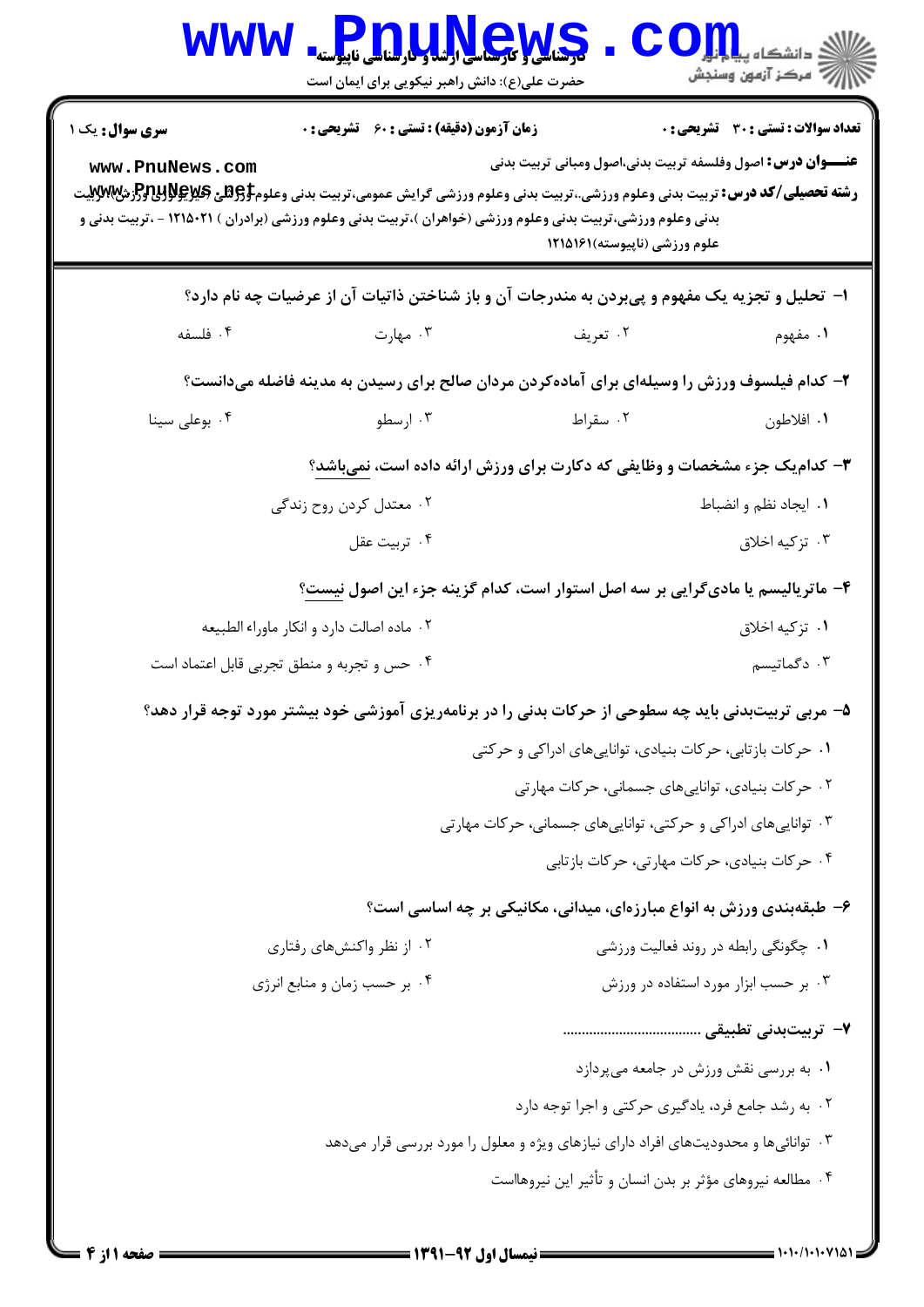|                                                                                                                                                                                                                                               | <mark>کرهانگی و کرهاسی برساو فارساس</mark> ی ناپیوسنه<br>حضرت علی(ع): دانش راهبر نیکویی برای ایمان است |                                                                                       | د دانشکاه پ <b>یا ب<sup>ا</sup> تار</b><br>ب آمرڪز آزمون وسنڊش |  |  |
|-----------------------------------------------------------------------------------------------------------------------------------------------------------------------------------------------------------------------------------------------|--------------------------------------------------------------------------------------------------------|---------------------------------------------------------------------------------------|----------------------------------------------------------------|--|--|
| <b>سری سوال : ۱ یک</b>                                                                                                                                                                                                                        | <b>زمان آزمون (دقیقه) : تستی : 60 ٪ تشریحی : 0</b>                                                     |                                                                                       | <b>تعداد سوالات : تستی : 30 ٪ تشریحی : 0</b>                   |  |  |
| www.PnuNews.com                                                                                                                                                                                                                               |                                                                                                        | <b>عنــــوان درس:</b> اصول وفلسفه تربیت بدنی،اصول ومبانی تربیت بدنی                   |                                                                |  |  |
| <b>رشته تحصیلی/کد درس:</b> تربیت بدنی وعلوم ورزشی.،تربیت بدنی وعلوم ورزشی گرایش عمومی،تربیت بدنی وعلوم\$BRU3 و PRU3H و PMWبیت<br>بدنی وعلوم ورزشی،تربیت بدنی وعلوم ورزشی (خواهران )،تربیت بدنی وعلوم ورزشی (برادران ) ۱۲۱۵۰۲۱ - ،تربیت بدنی و |                                                                                                        |                                                                                       |                                                                |  |  |
|                                                                                                                                                                                                                                               |                                                                                                        | علوم ورزشي (ناپيوسته)١٢١٥١٦                                                           |                                                                |  |  |
|                                                                                                                                                                                                                                               |                                                                                                        | ۸– فعالیتهای اختیاری که بوسیله آن فرد از نظر روحی و جسمی بازپروری میشود، چه نام دارد؟ |                                                                |  |  |
| ۰۴ ورزش                                                                                                                                                                                                                                       | ۰۳ حرکات موزون                                                                                         | ٠٢ تفريحات سالم                                                                       | ٠١ اوقات فراغت                                                 |  |  |
|                                                                                                                                                                                                                                               |                                                                                                        | ۹– میراثهای فرهنگی، توسط کدامیک از حوزههای وابسته به تربیتبدنی منعکس و منتقل میشود؟   |                                                                |  |  |
| ۰۴ بهداشت                                                                                                                                                                                                                                     | ۰۳ حرکات موزون                                                                                         | ٢. تفريحات سالم                                                                       | ۰۱ تندرستی                                                     |  |  |
|                                                                                                                                                                                                                                               |                                                                                                        | ∙ا− کدام گزینه منابع درجه دوم تربیتبدنی را تشکیل میدهند؟                              |                                                                |  |  |
| ۰۴ پزشکی                                                                                                                                                                                                                                      | ۰۳ علوم پايه                                                                                           | ۰۲ علوم انسانی                                                                        | ٠١ نظام عقيدتي جامعه                                           |  |  |
|                                                                                                                                                                                                                                               |                                                                                                        | 1۱– کدام یک از منابع زیر، در مبانی تربیتبدنی استفاده نمیشود؟                          |                                                                |  |  |
| ۰۴ طبیعی                                                                                                                                                                                                                                      | ۰۳ فلسفی                                                                                               | ۰۲ علمی                                                                               | ۰۱ دینی                                                        |  |  |
|                                                                                                                                                                                                                                               |                                                                                                        |                                                                                       | <b>۱۲</b> – کدام یک از مکاتب، حقیقت را نسبی میدانند؟           |  |  |
|                                                                                                                                                                                                                                               | ۰۲ ایدهآلیستها، ناتورالیسم                                                                             |                                                                                       | ٠١ رئاليستها، پراگماتيستها                                     |  |  |
|                                                                                                                                                                                                                                               | ۰۴ ايدهآليستها ، رئاليستها                                                                             |                                                                                       | ۰۳ ماركسيسم، اگزيستانسياليسم                                   |  |  |
|                                                                                                                                                                                                                                               |                                                                                                        | ۱۳- کدام گزینه، جزء عوامل بیرونی تشکیلدهنده شخصیت انسان نیست؟                         |                                                                |  |  |
| ۰۴ محیط اجتماعی                                                                                                                                                                                                                               | ۰۳ محیط مادی                                                                                           | ۰۲ توارث                                                                              | ۰۱ غريزه                                                       |  |  |
|                                                                                                                                                                                                                                               |                                                                                                        | ۱۴– کدام گزینه در مورد مکتب اگزیستانسیالیسم نادرست است؟                               |                                                                |  |  |
|                                                                                                                                                                                                                                               |                                                                                                        |                                                                                       | ٠١. بعد از جنگ جهاني اول در آلمان ظهور كرد                     |  |  |
|                                                                                                                                                                                                                                               |                                                                                                        |                                                                                       | ٠٢ سارتر از برجستهترين افراد اين مكتب بوده است                 |  |  |
|                                                                                                                                                                                                                                               |                                                                                                        |                                                                                       | ۰۳ در این مکتب اصل بر تقدم ماهیت بر وجود است                   |  |  |
|                                                                                                                                                                                                                                               |                                                                                                        | ۰۴ در این مکتب مذهب امری تعبدی است و تعقل در آن جایز نیست                             |                                                                |  |  |
|                                                                                                                                                                                                                                               |                                                                                                        | 1۵– قرآن، غایت خلقت انسان را در چه چیزی شمرده است؟                                    |                                                                |  |  |
| ۰۴ جهاد                                                                                                                                                                                                                                       | ۰۳ خمس                                                                                                 | ۰۲ عبادت                                                                              | ۰۱ زکات                                                        |  |  |
| ۱۶- کدام مکتب مبداء ارزشها و اخلاق اجتماعی را منافع فرد و لذتهای زندگی معرفی کرده است؟                                                                                                                                                        |                                                                                                        |                                                                                       |                                                                |  |  |
| ۰۴ ناتوراليسم                                                                                                                                                                                                                                 | ۰۳ پراگماتیسم                                                                                          | ۰۲ ایدهآلیسم                                                                          | ۰۱ اگزیستانسیالیسم                                             |  |  |
|                                                                                                                                                                                                                                               |                                                                                                        |                                                                                       |                                                                |  |  |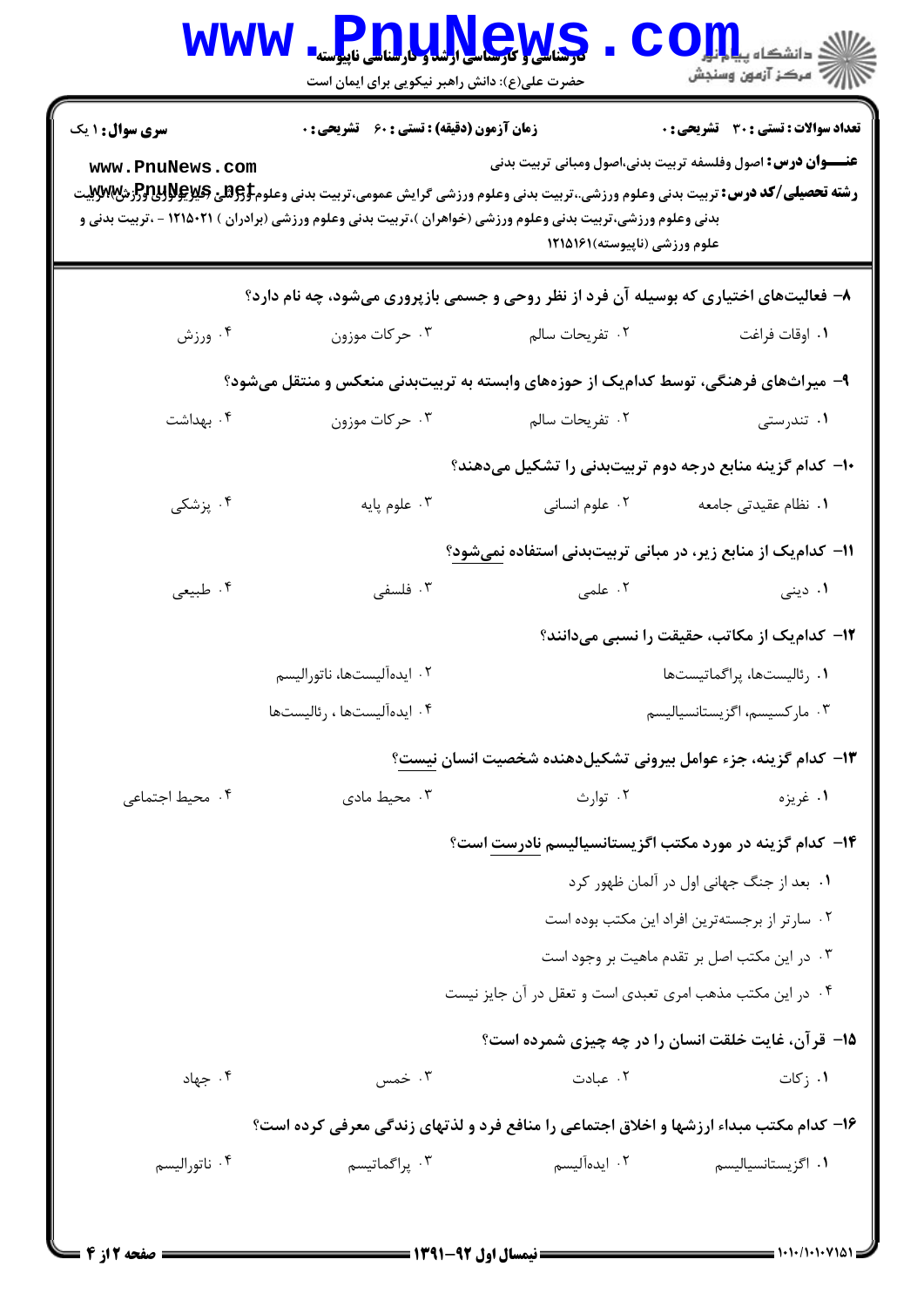|                                                                                                                                                                                                                                                                                                                                                                    | <mark>ور شانگی و مرسی ای راسا و با رشتاس</mark> ی ناپی <mark>وسته</mark><br>حضرت علی(ع): دانش راهبر نیکویی برای ایمان است |                                                                              | دانشگاه پ <b>یا با</b><br>رِ ۖ مرڪز آزمون وسنڊش |  |  |  |
|--------------------------------------------------------------------------------------------------------------------------------------------------------------------------------------------------------------------------------------------------------------------------------------------------------------------------------------------------------------------|---------------------------------------------------------------------------------------------------------------------------|------------------------------------------------------------------------------|-------------------------------------------------|--|--|--|
| <b>سری سوال : ۱ یک</b>                                                                                                                                                                                                                                                                                                                                             | زمان آزمون (دقیقه) : تستی : 60 ٪ تشریحی : 0                                                                               |                                                                              | تعداد سوالات : تستى : 30 قشريحى : 0             |  |  |  |
| <b>عنــــوان درس:</b> اصول وفلسفه تربیت بدنی،اصول ومبانی تربیت بدنی<br>www.PnuNews.com<br><b>رشته تحصیلی/کد درس:</b> تربیت بدنی وعلوم ورزشی.،تربیت بدنی وعلوم ورزشی گرایش عمومی،تربیت بدنی وعلوم\$BRU و PRHH و PHH<br>بدنی وعلوم ورزشی،تربیت بدنی وعلوم ورزشی (خواهران )،تربیت بدنی وعلوم ورزشی (برادران ) ۱۲۱۵۰۲۱ - ،تربیت بدنی و<br>علوم ورزشي (ناپيوسته)1۲۱۵۱۶۱ |                                                                                                                           |                                                                              |                                                 |  |  |  |
|                                                                                                                                                                                                                                                                                                                                                                    |                                                                                                                           |                                                                              | ۱۷– کمال انسان از نظر متداول غربی چیست؟         |  |  |  |
| ۰۴ غايت                                                                                                                                                                                                                                                                                                                                                            | ۰۳ هدف                                                                                                                    | ۰۲ عقل                                                                       | ۰۱ قدرت                                         |  |  |  |
|                                                                                                                                                                                                                                                                                                                                                                    |                                                                                                                           | ۱۸- کدام یک از گزینههای زیر، جزء هدفهای تعلیم و تربیت نیست؟                  |                                                 |  |  |  |
|                                                                                                                                                                                                                                                                                                                                                                    | ۰۲ پرورش ابعاد وجودی و شخصیتی انسان                                                                                       |                                                                              | ٠١ پرورش روح حقيقتجويي در انسان                 |  |  |  |
|                                                                                                                                                                                                                                                                                                                                                                    | ۰۴ تکامل جسمانی _ روانی _ حرکتی                                                                                           |                                                                              | ۰۳ ایجاد روح برادری                             |  |  |  |
|                                                                                                                                                                                                                                                                                                                                                                    |                                                                                                                           | ۱۹- کدام یک از گزینههای زیر، جزء اهداف پنجگانه تربیتبدنی نیست؟               |                                                 |  |  |  |
| ۰۴ تکامل اجتماعی                                                                                                                                                                                                                                                                                                                                                   | ۰۳ تکامل شناختی                                                                                                           | ۰۲ تکامل اخلاقی                                                              | ٠١ تكامل عاطفى                                  |  |  |  |
|                                                                                                                                                                                                                                                                                                                                                                    |                                                                                                                           | +۲- در اهداف تربیتبدنی آگاهی بر قوانین و آگاهی تقلید کردن، جزء کدام هدف است؟ |                                                 |  |  |  |
| ۰۴ تکامل جسمانی                                                                                                                                                                                                                                                                                                                                                    | ۰۳ تکامل اخلاقی                                                                                                           | ۰۲ تکامل شناختی                                                              | ٠١ تكامل اجتماعى                                |  |  |  |
|                                                                                                                                                                                                                                                                                                                                                                    | <b>۲۱</b> - در اهداف تربیتبدنی گسترش خصلتهای ورزشکار و وجدان گروهی، جزء کدامیک از هدفها است؟                              |                                                                              |                                                 |  |  |  |
| ۰۴ تکامل اخلاقی                                                                                                                                                                                                                                                                                                                                                    | ۰۳ تکامل جسمانی                                                                                                           | ٠٢ تكامل شناختى                                                              | ٠١ تكامل عاطفى                                  |  |  |  |
|                                                                                                                                                                                                                                                                                                                                                                    | ۲۲- کدامیک از دانشمندان زیر، معتقد است بازیها ذوق و نشاط شخص را زیاد و حس تعاون و از خودگذشتگی را قوت                     |                                                                              | مىبخشد؟                                         |  |  |  |
| ۰۴ هارتیک نیسن                                                                                                                                                                                                                                                                                                                                                     | ۰۳ فرانکويز دلسارت                                                                                                        | ۰۲ سارتر                                                                     | ۰۱ گوتس موس                                     |  |  |  |
|                                                                                                                                                                                                                                                                                                                                                                    |                                                                                                                           | ۲۳- کدام دانشمند تاریخ را توالی طلوع و افول تمدنها میداند؟                   |                                                 |  |  |  |
| ۰۴ جيمز رابينسون                                                                                                                                                                                                                                                                                                                                                   | ۰۳ مارکس                                                                                                                  | ۰۲ هگل                                                                       | ۰۱ توین بی                                      |  |  |  |
|                                                                                                                                                                                                                                                                                                                                                                    |                                                                                                                           | <b>۲۴</b> - اولین کشوری که به اهمیت شنا پی برده است، کدام است؟               |                                                 |  |  |  |
| ۰۴ مصر                                                                                                                                                                                                                                                                                                                                                             | ۰۳ چين                                                                                                                    | ۰۲ يونان                                                                     | ٠١. ايران                                       |  |  |  |
|                                                                                                                                                                                                                                                                                                                                                                    |                                                                                                                           | ۲۵- در کدام دوره ورزش به تدریج اهمیت خود را نزد ایرانیان از دست داد؟         |                                                 |  |  |  |
| ۰۴ اواخر دوره ساسانی                                                                                                                                                                                                                                                                                                                                               | ۰۳ اواخر دوره هخامنشی                                                                                                     | ۰۲ دوره اشکانی                                                               | ۰۱ اوایل دوره ساسانی                            |  |  |  |
| ۲۶- اولین مسابقه بین دانشگاهی که در سال ۱۸۵۲ بین دانشگاه یال و هاروارد برگزار شد، در چه رشتهای بود؟                                                                                                                                                                                                                                                                |                                                                                                                           |                                                                              |                                                 |  |  |  |
| ۰۴ بسكتبال                                                                                                                                                                                                                                                                                                                                                         | ۰۳ فوتبال                                                                                                                 | ۰۲ پاروزنی                                                                   | ٠١. بيسبال                                      |  |  |  |
|                                                                                                                                                                                                                                                                                                                                                                    |                                                                                                                           |                                                                              |                                                 |  |  |  |